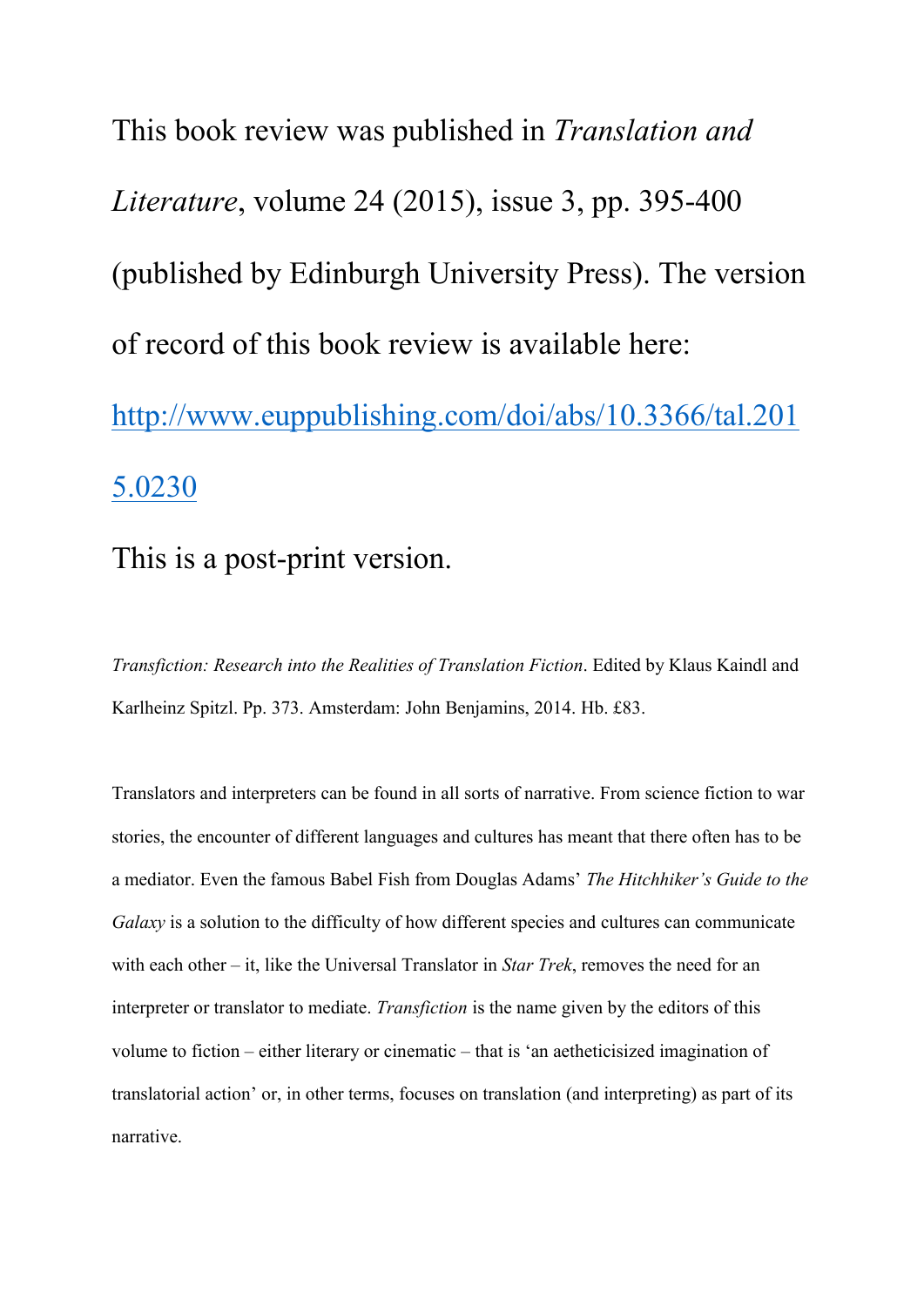Klaus Kaindl's useful introduction gives an overview of the vast array of texts that might be included in this category, highlighting that there has been a recent surge in the production of fictional texts that have translators and interpreters at their centre. Kaindl traces the tradition back to twelfth-century German epic, via *Don Quixote* and the works of Jorge Luis Borges, to more recent books such as Jonathan Safran Foer's *Everything is Illuminated.* One might criticize Kaindl's eurocentrism here, as the texts he mentions are almost all from Europe or in European languages, but I found it helpful to have an overview and historical perspective on what can feel like a very postmodern genre. The criticism of focusing on the European tradition or European languages may also be levelled at the whole collection. The only Asian name among those covered is Yoko Tawada, who resides in Germany and writes in both German and Japanese. I would be very curious to see what Japanese or Indian narratives involving translators had to say about translation. It's a shame they are not represented here, but at the same time the book does scrutinize a great many authors and regions.

There are four sections to *Transfiction*: 'Entering theoretical territories', 'Travelling through sociocultural space', 'Experiencing agency and action', and 'Carrying function into effect'. Spitzl provides both an introduction and an afterword in addition to Kaindl's overview of previous work on the topic. I didn't find the sections to be all that illuminating as a way of dividing the texts and I noted that Spitzl didn't refer back to them in his own introduction. Some themes reappeared in more than one section, such as the relationship between translating languages and interpreting the past, especially in relation to difficult-todiscuss events such as the Holocaust. The sections are not necessarily a problem, however, as the book does not feel designed to be read linearly. It's much more likely that readers will go to the chapter that interests them.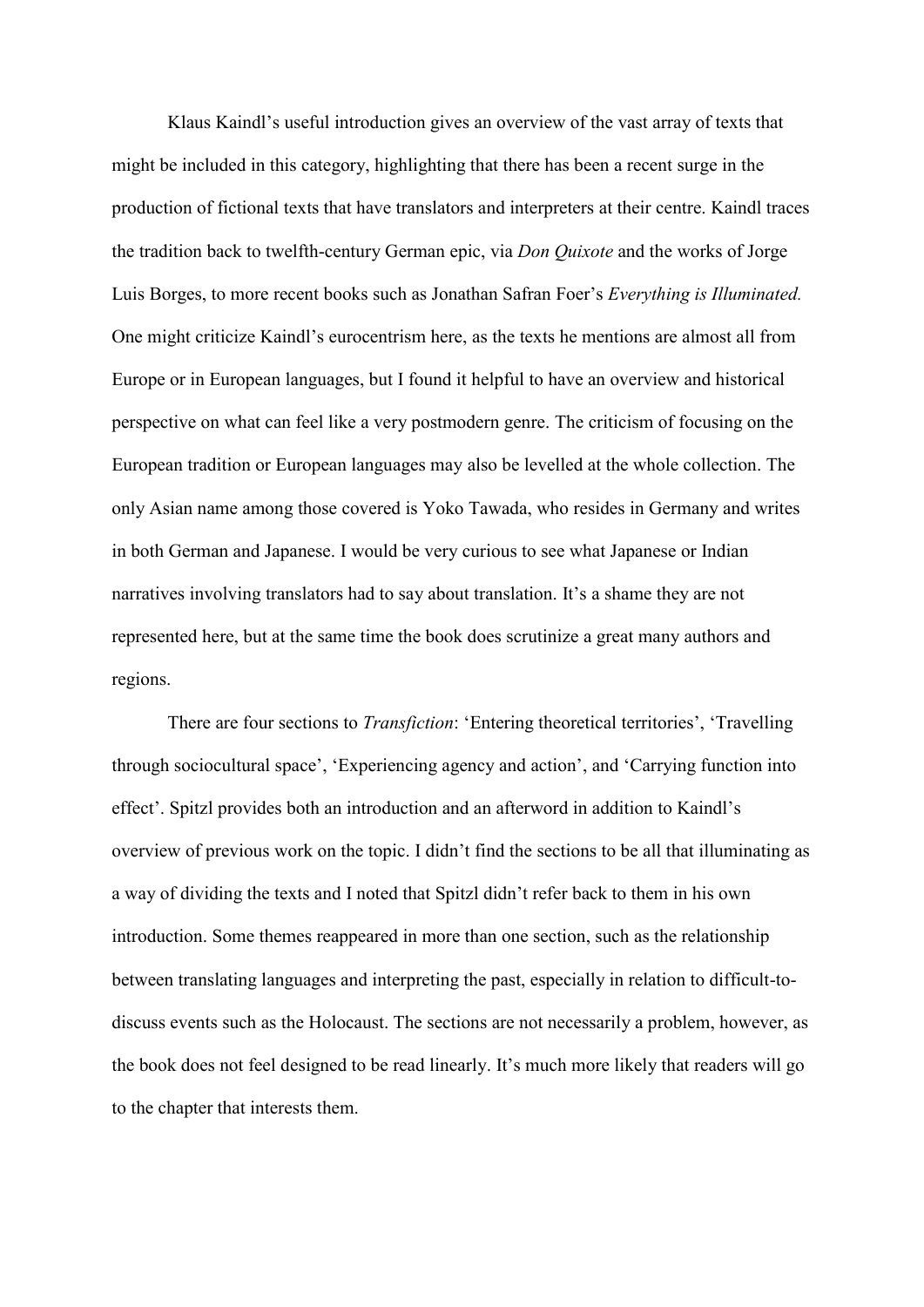The book's origins in a conference can be discerned in its shape: it contains a lot of individual case studies, but it can be difficult to keep a grasp of the bigger picture. Spitzl's introduction and afterword do offer some pointers to the direction the editors had in mind: fiction is one way of knowing among many, so research into fictional translators can 'challenge established concepts and paradigms' as it looks beyond the limitation of facts. While this may be the case, what emerges from the texts included in this volume is an image of translators and interpreters as failures, of translation and interpreting that do not aid communication and are not trustworthy. This does not seem like challenging established concepts and paradigms, but rather reverting to older ones. A reason for these recurrent themes may be that translation and interpreting both become more interesting to fiction when they fail. Translators doing their job well are not particularly exciting to watch or read about. Properly functioning interpreters don't give much room for intrigue. A translator who manipulates texts offers more room for plot development. An interpreter who decides to change the discussion, as in Javier Marias' *Corazón tan blanco*, gives a degree of agency and suspense to the narrative. As Ingrid Kurz notes in relation to the example from Marias, 'it is indispensable for the story, but totally unrealistic'. Fiction will therefore give a necessarily skewed reading of what translators and interpreters do. Studying how it depicts them may not challenge established paradigms but it might offer insight into prejudices and preconceptions about translators and translation.

Nitsa Ben-Ari offers a typology of fiction dealing with translators and interpreters. She begins by discussing post-colonial fiction that uses translation as a trope. Then she discusses poststructuralist texts that use translation to play with intertextuality. After this, she mentions bestsellers that feature interpreters and translators. Her final category focuses on 'parodies that can no longer take the subject seriously' where translators or interpreters tend to offer non-equivalent and unhelpful interpretations, such as the protagonist Ben in Todd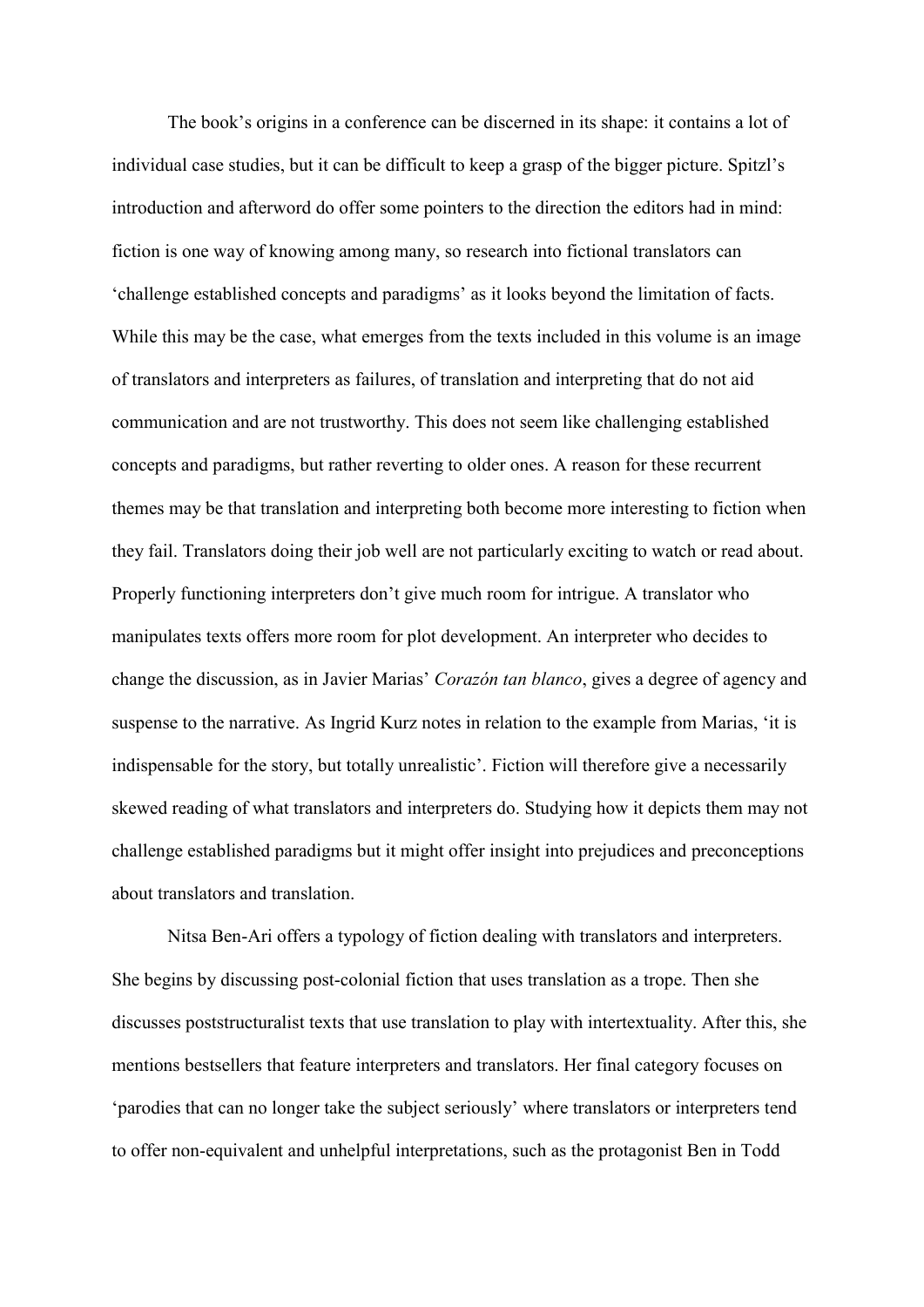Hasak Lowy's 'The Task of this Translator', who interprets with blank spaces due to not being proficient in the source language: 'Blah years ago my brothers (passive marker?) blah by blah'. Ben-Ari's typology is helpful for the broad areas of fiction about translation, but seems to overlook that translation can be represented in texts that are not specifically about translation too – as was shown in Michael Cronin's *Translation goes to the Movies* (2009) which considered translation and interpreting in a wide variety of movies.

Some of the most striking papers go beyond trying to align the narratives with translation and interpreting theory and practice to try to extend theoretical boundaries. Rosemary Arrojo's 'The Power of Fiction as Theory' focuses on the way that Borges' fictions can be read as theory. This is well-trodden territory, especially in relation to 'Pierre Menard, autor del *Quijote*', which George Steiner analysed in *After Babel*. Borges as a translator, fiction writer, and essayist offers a body of work that interweaves translation theory and practice. Arrojo highlights how, as an Argentine, Borges felt both part of and outside of the European tradition, which he felt gave him licence to take on and rewrite that cultural heritage. He did this through both his translations and his fiction writing, which engages with that tradition in myriad ways. Arrojo focuses on two stories, 'Funes el memorioso', and 'Pierre Menard, autor del Quijote'. The first is less obviously about translation. In this story, the central character, Ireneo Funes, is able to remember with incredible accuracy. He can remember a whole day of his life, but it takes him a whole day to do so. This prodigious memory allows him to create a number system that is not sequential, so that the sign for one number does not have any logical progression from another. To be able to use such a number system, a highly developed memory is essential. Arrojo mentions this but does not develop the analogy one might find with language, where what seems arbitrary in another language – gender, case, preposition use – must be learned. Indeed, number systems can often be confusing to people learning a language (as English school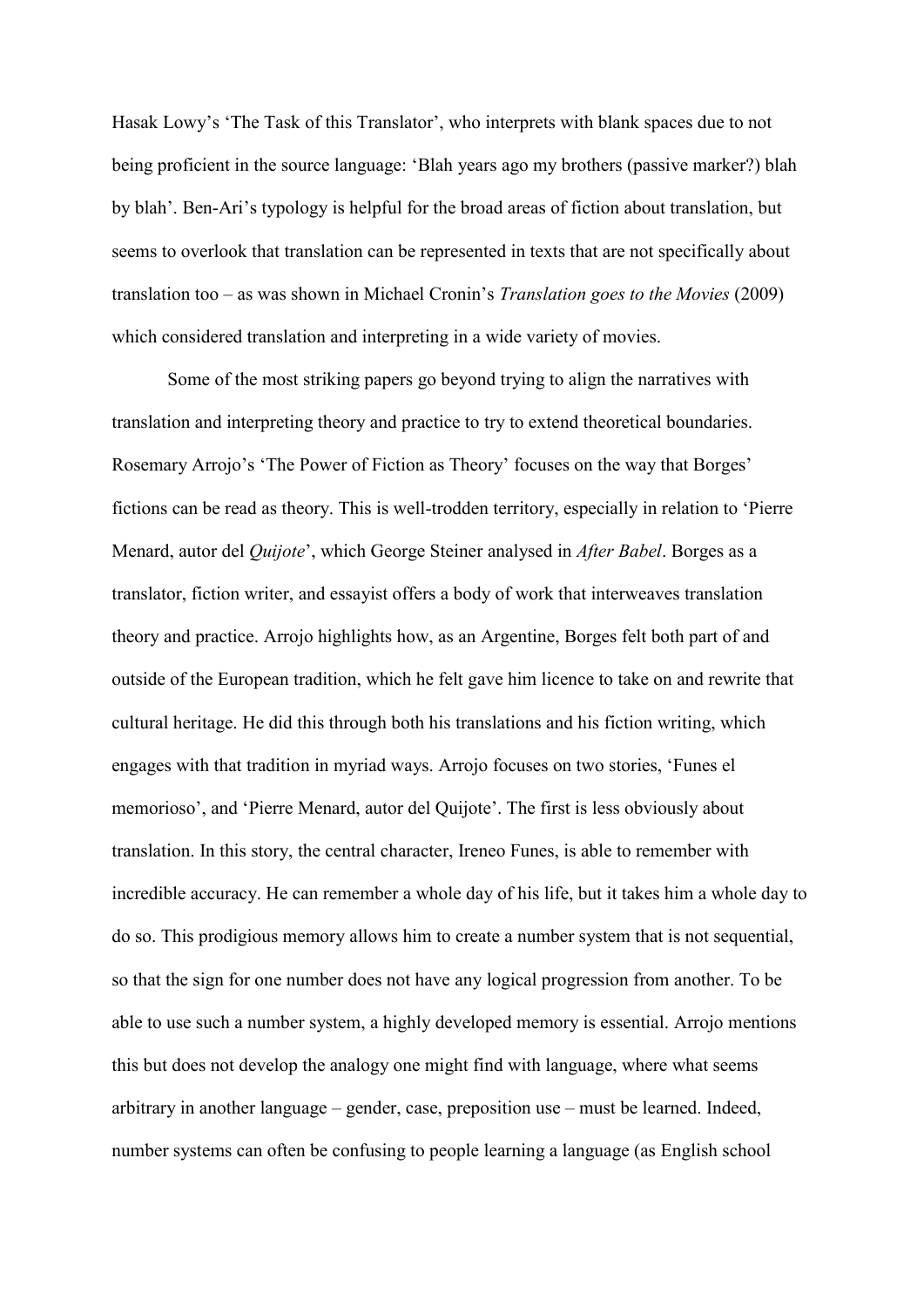children often feel when learning that four twenties ten – quatre vingt dix – is the French way of saying ninety).

Language functions by allowing us to overlook the tiny differences between experiences and to have some sort of shared experience, but, as translators, we're often presented with these tiny differences as insurmountable, especially when having to translate terms that can only be represented with a more general term in the target language. Funes' extreme sensitivity to context resembles an extreme version of that translatorial awareness. Beyond these reflections, Arrojo finds in both stories a competitiveness between narrator and character as the (fictional) narrators are in the position of interpreting and recording the (fictional) lives of other figures. This 'will to power' is something that Arrojo sees in translators' work, where they, like Borges, take on older texts and try to surpass them.

Not all the fictional translators in this volume follow such a will to power. Kaindl's chapter on Yoko Tawada examines how she creates the translator as a figure who 'not only embodies, but also transports foreignness'. Instead of attempting to outdo her authors, Tawada's translator is dedicated to bringing out the foreignness and difference in their works. In the story, her practice is criticized by reviewers and scholars, as it might well be in the real world, where fluent and precise translations are expected. Kaindl sees Tawada's translator, like all translators, as a failure, but also argues that this is fascinating. The translator in Jacques Gélat's *Le Traducteur*, discussed in this volume by Nitsa Ben-Ari, moves from being a translator to being a writer and then gives up writing. There is both a will to power here and a failure that echoes Tawada's translator's. Another failing translator, in Luciano Biancardi's *La vita agra* (1962), is assessed in Giovanni Nadiani's contribution, which places this failure in the wider economic conditions facing translators in both late 1950s Italy and the current climate. Biancardi highlights the social and economic alienation of translators as freelance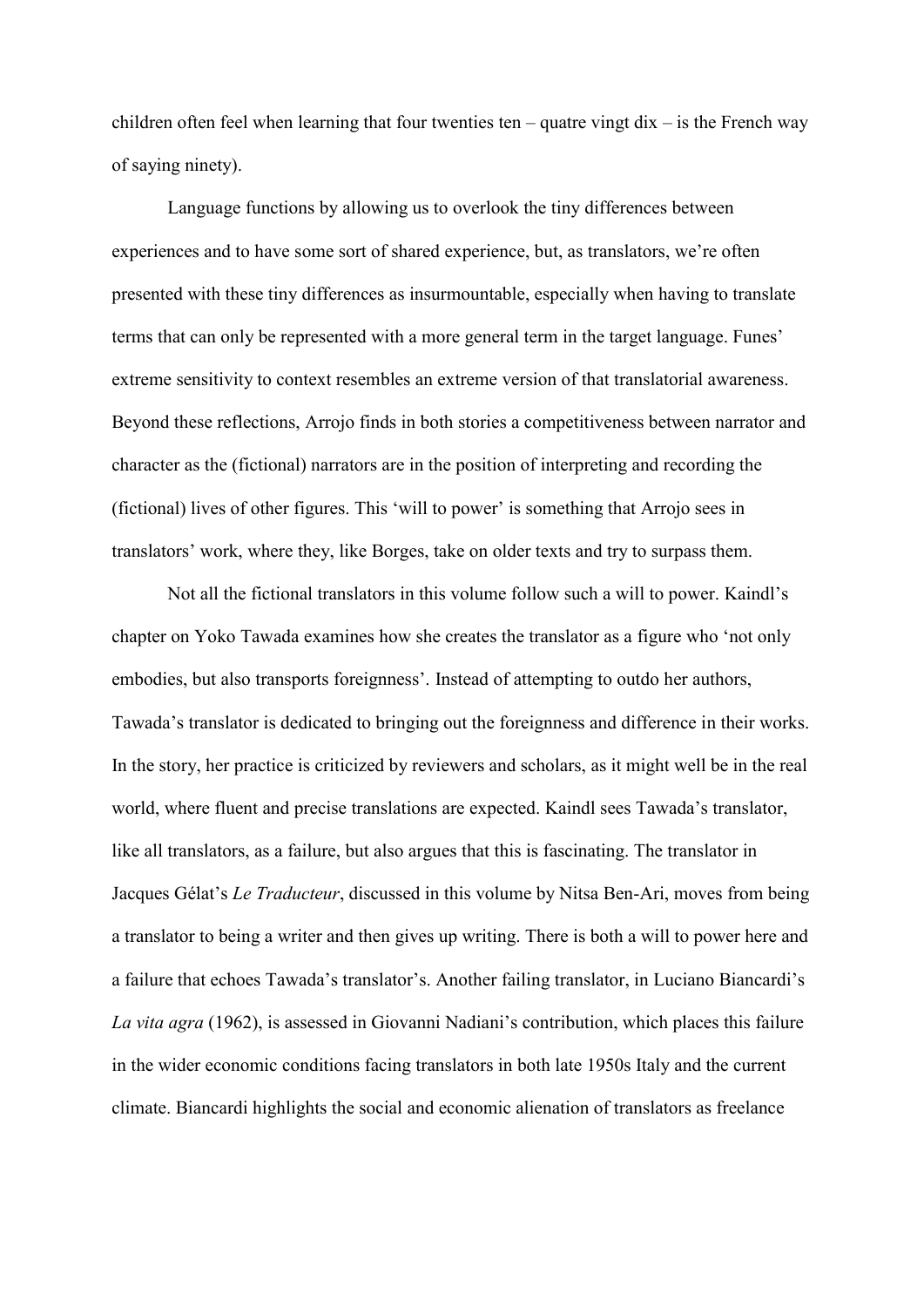workers. The result is somewhat depressing, and contrasts with the more lofty aims discussed by Arrojo and Kaindl.

One place where the use of translators and interpreters seems most effective is in fiction dealing with the Holocaust – as considered here by Natalia Olshanskaya, Brian James Baer, Sabine Strümper-Krobb, Renate Resch, and Waltraud Kolb. In the case of the fictional interpreter Daniel Stein, his work for the Gestapo highlights interpreters' agency and difficult positioning. In other cases, translation and interpreting serve as a metaphor for the interpreting of the past that takes place in relation to the Holocaust. In *Everything is Illuminated* by Jonathan Safran Foer – discussed by Strümper-Krobb and Kolb – the protagonist is searching in the Ukraine for the woman who rescued his grandfather from the massacre of Trachimbrod, a village which has now disappeared and which few of the local inhabitants want to speak about. The interpreter's role here is to give the protagonist mediated access to the local population. There is also another form of mediation that they perform, which is allowing access to the past. The interpreter's presence here reminds the reader that the past is not directly accessible but needs mediation.

The role of translators and interpreters in science fiction and fantasy highlights different questions, such as the gendered image of the translator as well as the limits of human communication. Alice Casarini's chapter examines how translation between species and mediation between magical/non-magical humans takes place in the Harry Potter series. While Muggles and Wizards speak the same language (although it should be noted that there are French and Bulgarian Wizards too), Casarini points out how Wizards don't always understand technological terms as they don't have any need for technology given that their magic will perform the tasks that Muggles use technology for, e.g. telephony. Casarini notes that Hermione fulfils a role as interpreter due to her extensive knowledge and learning, while Harry's abilities to interpret are often the result of chance or outside help, for example from